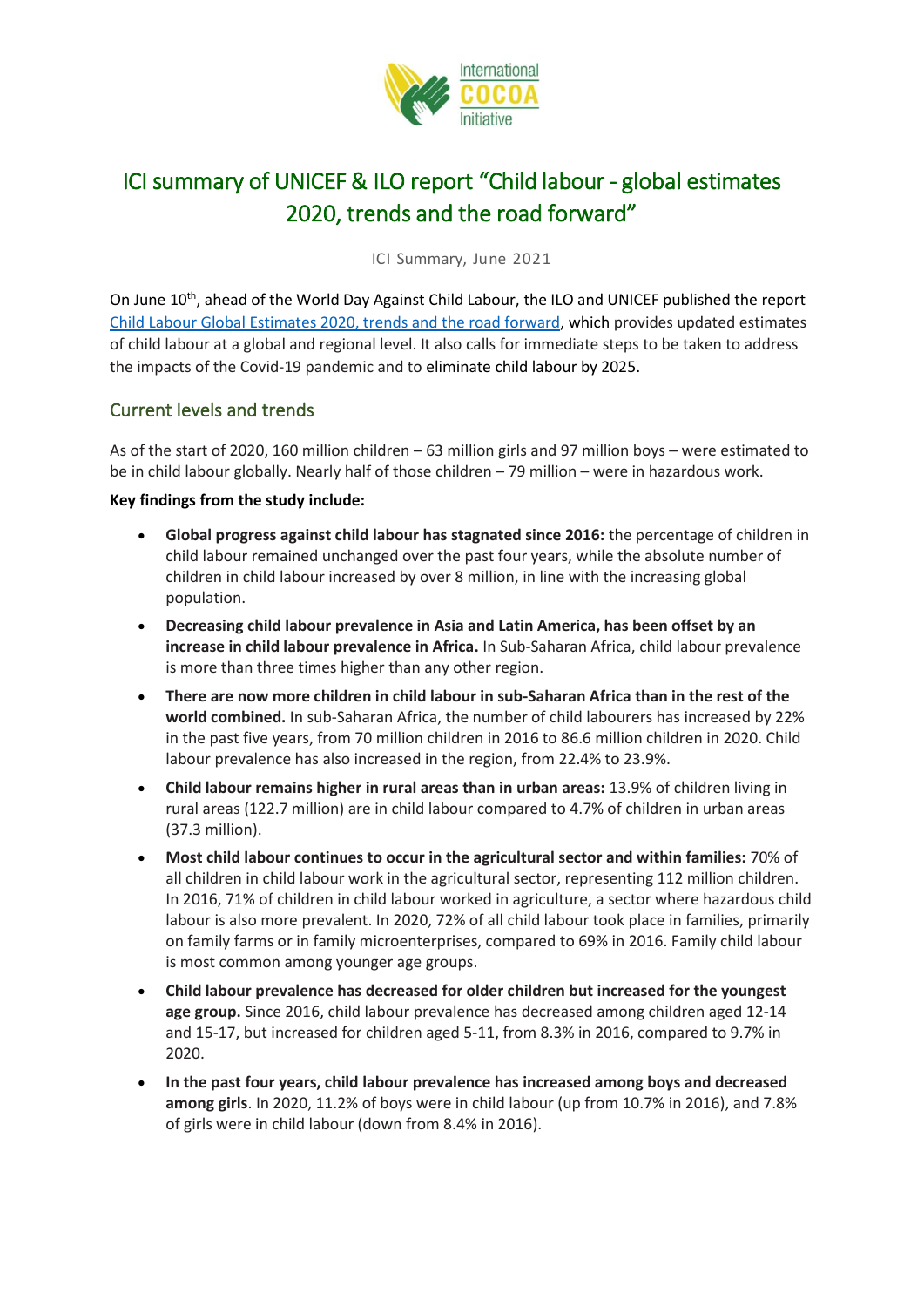- **When household chores are taken into account, the gender gap in child labour prevalence narrows**. When chores are included, 12.5% of boys are in child labour, compared to 10.9% of girls.
- **The majority of children in child labour attend school alongside work, but more than a third of children in child labour (35%) are out of school.** Among children in hazardous child labour, 44% are out of school. Children who combine child labour with schooling generally lag behind non-working peers in grade progression and learning achievement and are more likely to drop out prematurely.

## Correlations between regional child labour patterns and broader demographic, economic and development trends

The report discusses several broader trends and their relationship to the prevalence of child labour in different regions. The following challenges were raised in relation to Sub-Saharan Africa:

- **Poverty reduction:** despite considerable progress in reducing poverty in recent years, more than 40% of the population in sub-Saharan Africa still lives in extreme poverty.
- **Levels of informality:** the informal economy is particularly common in Africa, which concerns 86% of all jobs. Informality is associated with lower and less regular incomes, inadequate and unsafe working conditions, extreme job precarity as well as exclusion from social security schemes.
- **Social protection:** despite notable efforts to invest in social safety nets in several African countries, overall coverage remains lower in Africa compared to other regions.
- **Exclusion from education:** public spending on education in sub-Saharan Africa (as a share of GDP) has increased in recent years but remains largely below the world average. Despite this, the number of children in primary school has increased, as in all regions.
- **Population growth:** increases in prevalence and the population of children aged 5-17 have contributed to the rise in the total estimated number of children in child labour in Sub-Saharan Africa.
- **Other challenges:** many countries in sub-Saharan Africa are affected by conflict and fragility, the presence of refugees and asylum seekers, the prevalence of health pandemics, and the effects of climate change. These factors are estimated to exacerbate challenges related to child labour.

# The impact of the COVID-19 crisis on child labour

The global trends presented in this report are dated to the start of 2020, at the very beginning of the COVID-19 pandemic. This means that the **estimated prevalence and numbers of children in labour do not account for the impact of COVID-19.**

However, the report stresses that the health and economic crisis caused by the COVID-19 pandemic poses substantial cause for concern in relation to child labour. Drawing on other sources, it suggests that the pandemic may further increase child labour for the following reasons:

• The pandemic has increased poverty, a root cause of child labour. According to a report by Unicef and Save the Children, the number of children in income-poor households increased by about 142 million in 2020, mainly due to the job and income losses incurred by their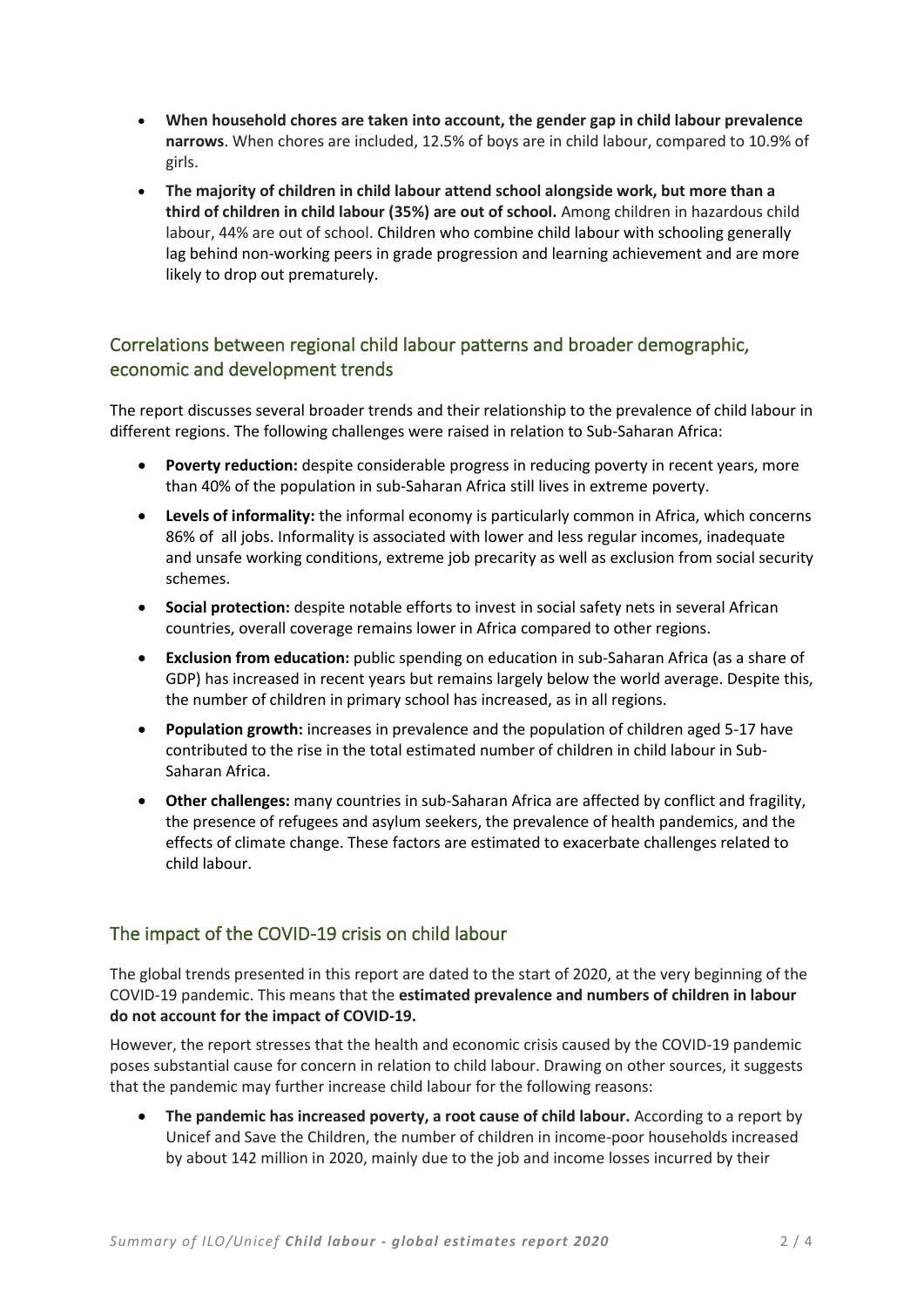families. Evidence suggests that child labour may be used as a coping strategy in such situations.

- **The pandemic caused many schools to close,** adding to the risk that children will work and raising concerns that children may not return to school once they reopen.
- **Quantitative and qualitative studies shows that child labour increased in several countries during 2020,** including Côte d'Ivoire, Ecuador, Egypt and Brazil. The report cites ICI's analysis [Changes in hazardous child labour in Côte d'Ivoire's cocoa communities before and after](https://cocoainitiative.org/wp-content/uploads/2020/11/rapid-analysis_Nov_EN.pdf)  [Covid-19 partial lockdown,](https://cocoainitiative.org/wp-content/uploads/2020/11/rapid-analysis_Nov_EN.pdf) which found a significant increase in child labour in 263 cocoagrowing communities in Côte d'Ivoire, compared to the same period before the pandemic. *[Note that the ICI study was mis-quoted: the significant increase observed was for the period 17 March to 15 May 2020. By July-September the child labour had returned to expected levels].*
- **The report stresses that a global rise in child labour is not inevitable.** The actual impact of the pandemic on child labour rates will depend on policy solutions, including the coverage of social protection schemes.
- **If access to social protection** *deteriorates***, the pandemic will likely lead to "a substantial additional rise in child labour"**. A modelling exercise suggests that in a *worst-case* scenario, a deterioration of access to social protection could cause an estimated 8.9 million more children in child labour by the end 2022.
- **If access to social protection** *increases***, child labour could fall**. The same model estimates that 15 million children could be taken out of child labour by 2022, if the coverage of social protection is increased.

### The road forward

The report concludes that the world is not currently on track to eliminate child labour by 2025. Global progress would need to be almost 18 times faster than the rate observed over the past two decades for this target to be met. This requires:

- **Policy change on a large scale:** including extending social protection for children and their families; ensuring free and quality education at least up to the minimum age for entering employment; guaranteeing birth certificates for all children; promoting decent work that delivers a fair income; promoting adequate rural livelihoods and resilience, including through supporting economic diversification and investing in basic services infrastructure; ensuring that necessary laws and regulations are in place; and addressing gender norms and discrimination.
- **Addressing child labour risks in domestic and global supply chains:** special attention should be paid to informal microenterprises and small and medium enterprises at lower tiers of supply chains, where human rights and child labour risks are often more salient. This includes public procurement measures that discourage child labour risks across supply chains. The report also notes the importance using information from child labour risk assessments within supply chains to guide the response of enterprises to challenges such as covid-19. This includes identifying and prioritizing 'hotspots' where risks are highest in terms of severity and scale.